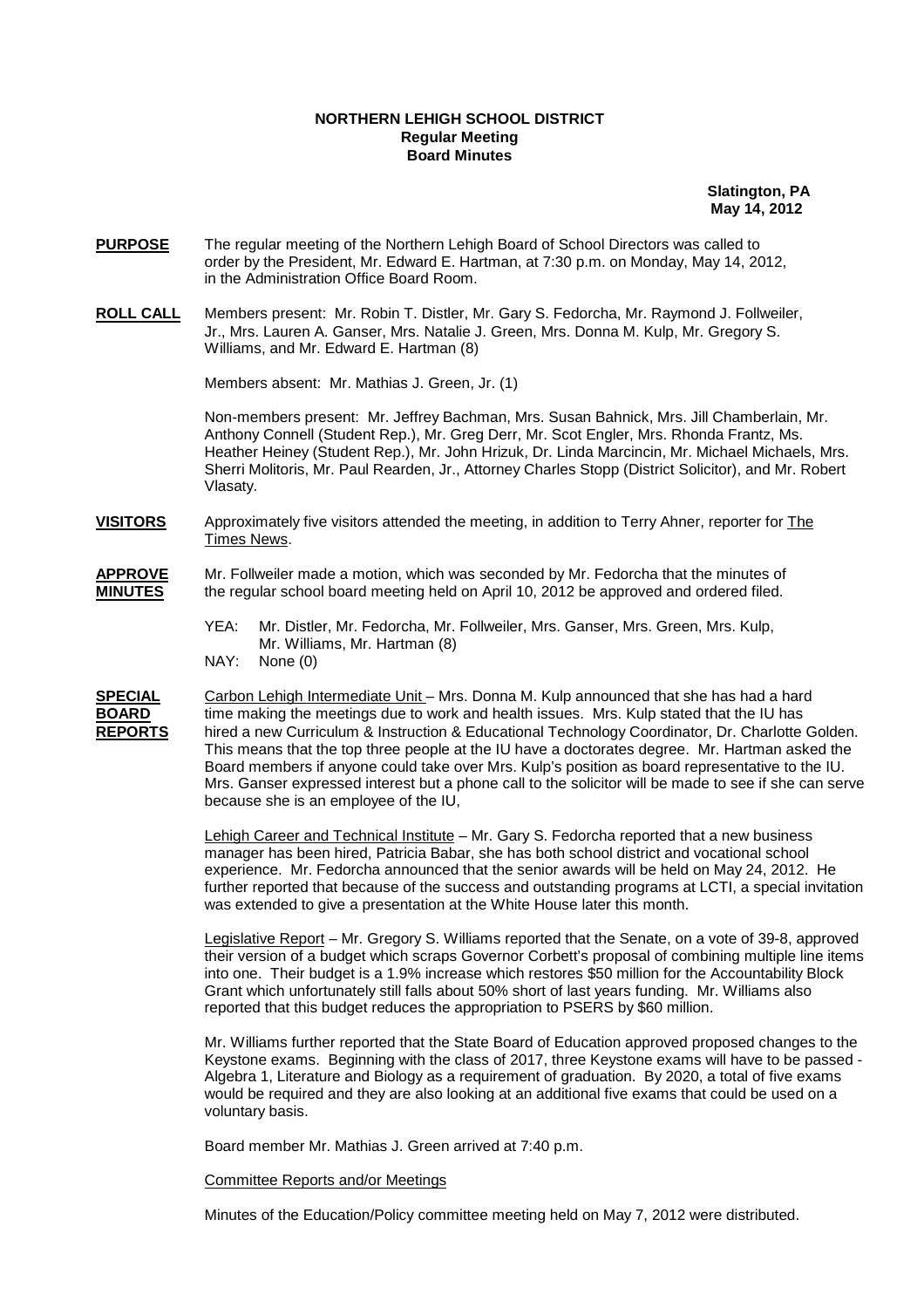**SPECIAL** Minutes of the Technology/Buildings and Grounds committee meeting held on May 9, 2012 were **BOARD** distributed. **REPORTS (cont.)** Minutes of the Finance committee meetings held on April 4 and May 9, 2012 were distributed.

 Student Representatives to the Board Report Ms. Heather Heiney and Mr. Anthony Connell distributed their written student representative report and verbally reported on its contents.

Solicitor's Report – Attorney Charles Stopp introduced their new intern, Amber Knipe.

#### Business Manager's Report

 Mrs. Frantz announced that the Act 80 day for January 20, 2012 has been submitted and we are awaiting approval. Mrs. Frantz reported that the Supplemental Personnel Salary schedule is on the agenda for approval tonight and there are no changes from last year. Lastly, she and Mrs. Molitoris have been visiting the buildings explaining the budget and it has been very well received.

 Mrs. Molitoris reported that the proposed budget at the board seats was approved last month and will be out for public viewing tomorrow before the final vote at the June board meeting. Mrs. Molitoris stated that we received the homestead amount, \$949,189.00 which is \$60 more than last year. We are down 61 homestead applications due to sale of properties. Homestead applications are due by March for anyone buying a home in the district. Mrs. Molitoris announced that at the board seats are ballots for CLIU and LCCC that need to be returned this evening. Lastly, fund balance allocation is on the agenda for approval.

#### Superintendent's Report

Mr. Michaels called on Mr. Robert Vlasaty. Mr. Vlasaty recognized Margaret "Maggie" Surdovel, who was unable to attend tonight because she is practicing for the Freddy Awards, as the recipient of the Certificate of Achievement award for her many accomplishments. Through her speeches, her personal life, and her high school years, Maggie is the epitome of Bulldog Pride. We congratulate her and are very proud of her and wish her well in her future endeavors. Mr. Vlasaty reported that we have seven students who would like to attend the new Bulldog Academy and a total of 15 people planning to attend the presentation on June 4, 2012. Mr. Michaels added that we need to make sure that our cyber/charter students live in the district because area superintendents are reporting that families are moving and no longer living in their districts.

Mr. Michaels asked Mr. Scot Engler to update the board on immunizations. Mr. Engler reported that with the two week extension from the State, we are not required to exclude anyone from school.

Mr. Michaels announced that National Teacher Appreciation Week was May 7-11 and he thanked them for the wonderful job they do with our students. At the board seats is a sampling of thank you notes received from our teachers.

Mr. Michaels called on Mr. Gary Fedorcha to recognize Ricardo Sandoval. Mr. Fedorcha introduced Ricardo as the Rotary Club's Exchange student from Venezuela. Mr. Sandoval shared his experiences during the school year and he thanked the board for the opportunity to attend Northern Lehigh High School.

 Mr. Michaels announced that Baccalaureate is May 31, 2012 at 7PM and graduation is scheduled for June 1, 2012 at 7PM. If the weather cooperates and construction has not begun in the stadium, graduation will be held outside in the stadium.

On a personal note, Mr. Michaels announced that he became a grandfather last week and his youngest daughter was just married this past weekend.

### **PERSONNEL** Mrs. Ganser made a motion, which was seconded by Mr. Fedorcha, that the Board of Education approves the following personnel items: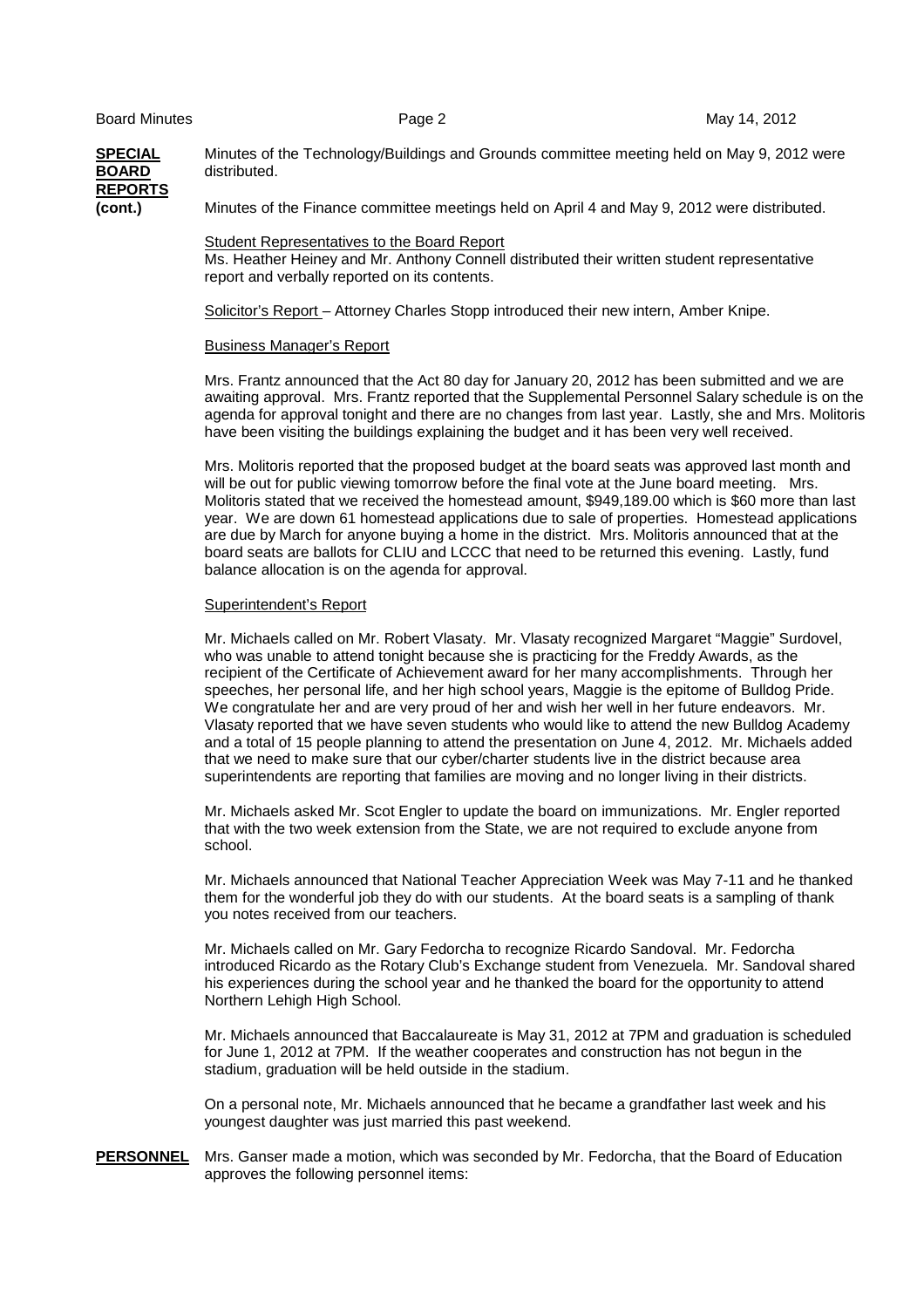Board Minutes Page 3 May 14, 2012 **PERSONNEL (cont.)** Appointment Samantha Lilly Temporary Vacancy Replacement Instructional Assignment: Slatington Elementary Special Education Teacher replacing an employee on medical leave Salary: Substitute Teacher Rate Days 1-30; Day 31 and beyond \$43,580 prorated (Step 1 Bachelors on the 2011-2012 CBA Salary Schedule Effective March 7, 2012 Termination Date: June 4, 2012 **\*Pending Verification of Missing Documents**  Family Approve the request of employee #3360 to take a five week Family Medical Leave Medical starting August 27, 2012 for the birth of her first child. Employee will be using sick days Leave August 20-24 and then utilize her family medical leave. Employee's intention is to return to her current teaching position upon medical release from her attending physician on or about October 1, 2012. Unpaid Leave Approve the request of employee #3370 to take an Unpaid Leave of Absence beginning Of Absence April 27, 2012 until the end of the 2011-2012 school year. She plans to return to her current position at the beginning of the 2012-2013 school year. Resignation/ Accept the retirement resignation of Debra Siglin from her position as 5<sup>th</sup> grade Teacher<br>Retirement at Slatington Elementary School effective the end of the work day. June 7. 2012. At this at Slatington Elementary School effective the end of the work day, June 7, 2012. At this D. Siglin time she will begin her retirement from the Northern Lehigh School District after 27 years of service. Co-Curricular Approve the resignation of Dan Blazosky from his position as Assistant Boy's Football<br>Resignation Coach for the 2012-2013 season. Mr. Blazosky resigned due to work issues. Coach for the 2012-2013 season. Mr. Blazosky resigned due to work issues. D. Blazosky Co-Curricular Cory Hartsell\* Assistant Boy's Football Coach \$4.536.07 Appointments Jeff Miller Head Boy's Basketball Coach \$6,979.62 2012-2013 Dennis Rehrig Assistant Boy's Basketball Coach \$4,536.07 Richard Mantz Assistant Boy's Basketball Coach (JH) \$4,536.07 Richard Roberts IV\* MS Boy's Basketball Coach \$3,053.31 Anthony Thomas\* Head Girl's Basketball Coach \$6,979.62 Todd Herzog Head Wrestling Coach \$6,979.62 Brett Martinez Assistant Wrestling Coach \$4,536.07 Rob Marlatt **Assistant Wrestling Coach (JH)** \$4,536.07 Kathi Neff **Cheerleading Advisor – Shared Stipend \$1,542.23**<br>LeAnn Hoch **Cheerleading Advisor – Shared Stipend \$1,542.23** Cheerleading Advisor – Shared Stipend \$1,542.23 Nicholas Sander Senior High Fall Play Director \$1,488.99 Nicholas Sander Senior High Spring Musical Director \$2,801.35 **\*Pending verification of missing personnel file items**  Co-Curricular Mike Mantz **Assistant Boy's Basketball Coach** Volunteers Trevor Miller Assistant Boy's Basketball Coach<br>
2012-2013 Pat Wanamaker Assistant Boy's Basketball Coach Pat Wanamaker Assistant Boy's Basketball Coach<br>Brent Herzog **Assistant Wrestling Coach** Brent Herzog **Assistant Wrestling Coach**<br>Mike Reichard\* Assistant Wrestling Coach Assistant Wrestling Coach **\*Pending verification of missing personnel file items**  YEA: Mr. Distler, Mr. Fedorcha, Mr. Follweiler, Mrs. Ganser, Mr. Green, Mrs. Green, Mrs. Kulp, Mr. Williams, Mr. Hartman (9) NAY: None (0) Mr. Williams made a motion, which was seconded by Mr. Follweiler, that the Board of Education

approves the following personnel items: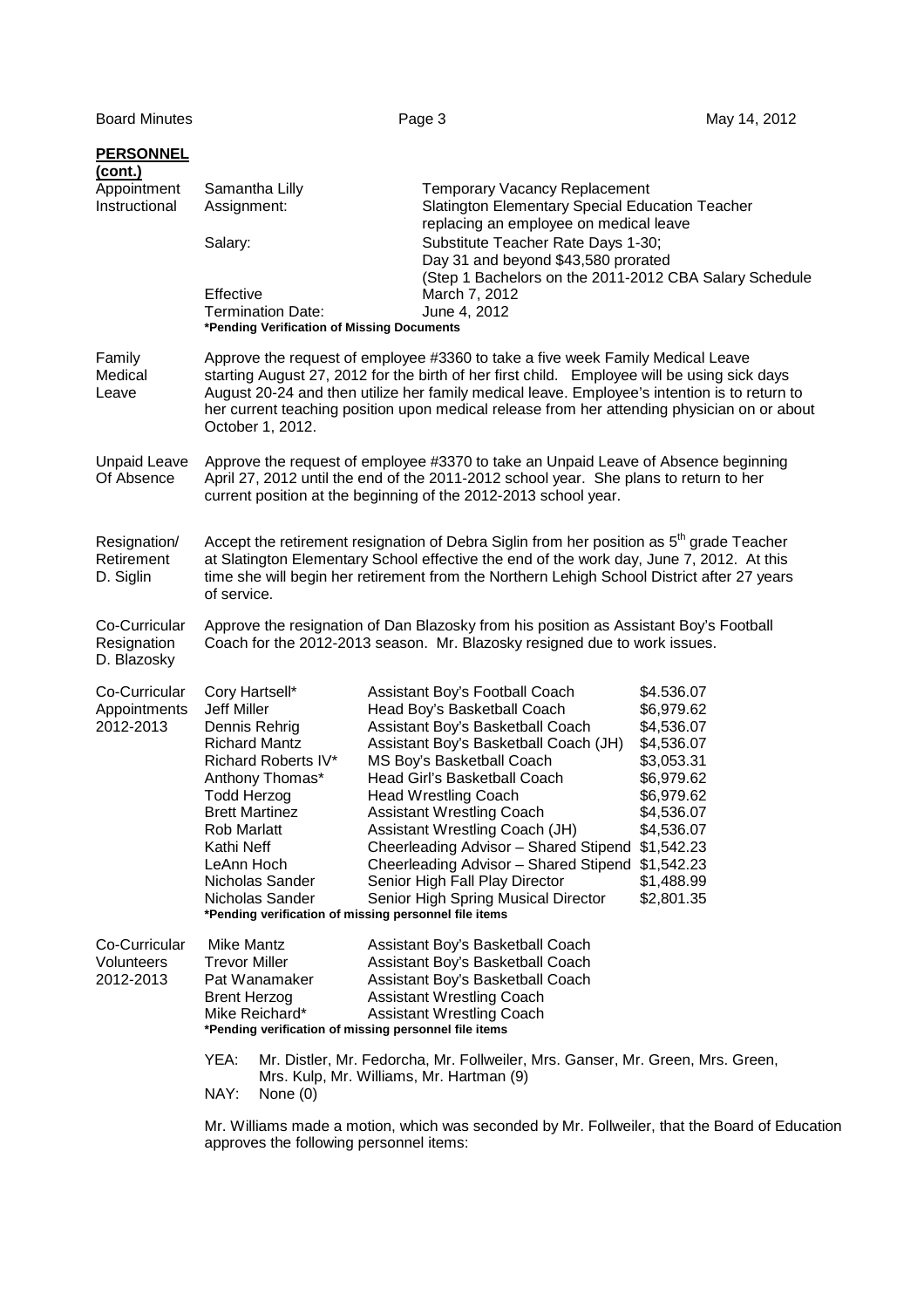| <b>Board Minutes</b>                                 | Page 4                                                                                                                                                                                                                                                                                                                                                                                         | May 14, 2012 |  |  |
|------------------------------------------------------|------------------------------------------------------------------------------------------------------------------------------------------------------------------------------------------------------------------------------------------------------------------------------------------------------------------------------------------------------------------------------------------------|--------------|--|--|
| <b>PERSONNEL</b><br>(cont.)<br>Substitute            | Approve the following substitute teacher for the 2011-2012 school year at the 2011-2012<br>substitute teacher rates as approved on the Supplementary Personnel Salary Schedule:                                                                                                                                                                                                                |              |  |  |
| Instructional                                        | Jordan Nichols* - Elementary Education & ESL<br>*Pending verification of missing personnel file items                                                                                                                                                                                                                                                                                          |              |  |  |
| Substitute<br>Non-Instruct-<br>ional                 | Approve the following individual as a substitute cafeteria worker for the 2011-2012 school<br>year at the 2011-2012 substitute rates as approved on the Supplementary Personnel<br>Salary Schedule: Robert Wetzel* *Pending verification of missing personnel file items                                                                                                                       |              |  |  |
|                                                      | Approve the following individual as a substitute custodian for the 2011-2012 school<br>year at the 2011-2012 substitute rates as approved on the Supplementary Personnel<br>Salary Schedule: Shawn Rios* *Pending Verification of Missing Documents                                                                                                                                            |              |  |  |
|                                                      | YEA:<br>Mr. Distler, Mr. Fedorcha, Mr. Follweiler, Mrs. Ganser, Mr. Green, Mrs. Green,<br>Mrs. Kulp, Mr. Williams (8)<br>NAY:<br>None $(0)$<br>ABS:<br>Mr. Hartman (1)                                                                                                                                                                                                                         |              |  |  |
| <b>POLICY</b>                                        | Mr. Distler made a motion, which was seconded by Mrs. Kulp, that the Board of Education<br>approves the following policy items:                                                                                                                                                                                                                                                                |              |  |  |
| Homebound<br>Instruction                             | It is recommended that the Board of Education grant homebound instruction for a 3rd<br>grade student, Student No. 2190062, for five hours per week, effective April 2, 2012<br>and continuing until the end of the school year.                                                                                                                                                                |              |  |  |
| <b>Board Policy</b><br><b>First Reading</b>          | Approve school board policy #201 - Pupils - Admission of Students, as presented after<br>first reading.                                                                                                                                                                                                                                                                                        |              |  |  |
|                                                      | Approve school board policy #815 - Operations - Acceptable Use of Internet and<br>Information Systems, as presented after first reading                                                                                                                                                                                                                                                        |              |  |  |
| Agreement of<br>Sponsorship                          | Approve the Agreement of Sponsorship To Attend Another Pennsylvania Community<br>College for Jared Scott Young, in accordance with the guidelines established under Policy<br>#912. Beginning in the Fall of 2012, he will be a fulltime student at Northampton<br>Community College to pursue his course of study in Automotive Technology.                                                   |              |  |  |
| School Lunch<br>Prices<br>2012-2013                  | Approve the recommendation of the administration that, effective August 27, 2012, school<br>lunch prices be increased as follows:                                                                                                                                                                                                                                                              |              |  |  |
|                                                      | Elementary Schools - from \$2.15 to \$2.25                                                                                                                                                                                                                                                                                                                                                     |              |  |  |
|                                                      | Middle School & High School - from \$2.40 to \$2.50                                                                                                                                                                                                                                                                                                                                            |              |  |  |
|                                                      | Adult Lunches - from \$3.85 to \$4.00                                                                                                                                                                                                                                                                                                                                                          |              |  |  |
|                                                      | Mrs. Susan Bahnick added that the increase in prices was due to a new funding formula<br>mandated by the state. Mr. Williams clarified that if we did not raise our prices, we would not<br>receive the reimbursement from the state if we did not.                                                                                                                                            |              |  |  |
|                                                      | YEA:<br>Mr. Distler, Mr. Fedorcha, Mr. Follweiler, Mrs. Ganser, Mr. Green, Mrs. Green,<br>Mrs. Kulp, Mr. Williams, Mr. Hartman (9)<br>NAY:<br>None $(0)$                                                                                                                                                                                                                                       |              |  |  |
| <b>CURRIC-</b><br><b>ULUM AND</b><br><b>INSTRUC-</b> | Mrs. Ganser made a motion, which was seconded by Mr. Fedorcha, that the Board of<br>Education approve the following curriculum and instruction item:                                                                                                                                                                                                                                           |              |  |  |
| <b>TION</b>                                          | Approve administration to enter into a partnership agreement with Lehigh Carbon Community<br>College in order to provide our students with greater options to earn concurrent high<br>school/college credit. The term of the Dual Enrollment Partnership Proposal between Northern<br>Lehigh School District and Lehigh Carbon Community College will be from July 1, 2012 - June<br>30, 2013. |              |  |  |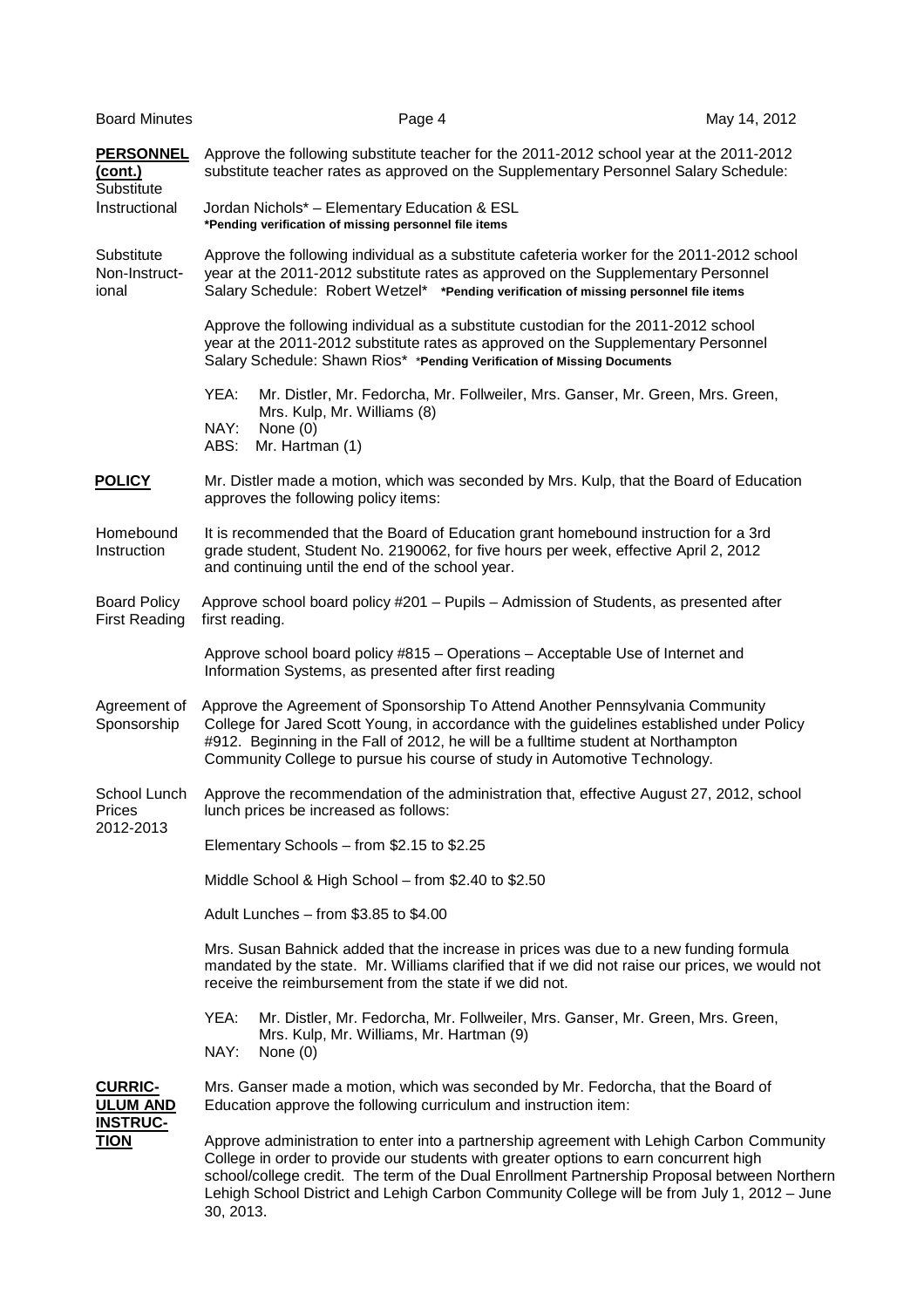| <b>CURRIC-</b><br><b>ULUM AND</b><br><b>INSTRUC-</b><br><b>TION</b><br>(cont.) | YEA:<br>Mr. Distler, Mr. Fedorcha, Mr. Follweiler, Mrs. Ganser, Mr. Green, Mrs. Green,<br>Mrs. Kulp, Mr. Williams, Mr. Hartman (9)<br>NAY:<br>None $(0)$                                                                                                                                                                                                                                                                                                                                                                                                                            |  |  |  |  |
|--------------------------------------------------------------------------------|-------------------------------------------------------------------------------------------------------------------------------------------------------------------------------------------------------------------------------------------------------------------------------------------------------------------------------------------------------------------------------------------------------------------------------------------------------------------------------------------------------------------------------------------------------------------------------------|--|--|--|--|
| <b>NEW</b><br><b>BUSINESS</b>                                                  | Mrs. Kulp questioned Mr. Williams about the tax shift from property to sales tax.<br>Mr. Williams stated that the House Finance Committee will conduct a hearing on House Bill<br>1776 which is a comprehensive tax reform proposal that would eliminate property taxes, raise<br>sales and use tax amounts and remove certain items currently excluded from sales tax, and<br>authorize the imposition of PIT or EIT by school district subject to voter approval. This is not a<br>new idea and while it has some backing, it is unlikely to pass through both sides of congress. |  |  |  |  |
| <b>FINANCIAL</b>                                                               | Mrs. Ganser made a motion, which was seconded by Mr. Distler, that the Board of Education<br>approve the following financial items:                                                                                                                                                                                                                                                                                                                                                                                                                                                 |  |  |  |  |
| Financial<br>Reports                                                           | Approve the Following Financial Reports:                                                                                                                                                                                                                                                                                                                                                                                                                                                                                                                                            |  |  |  |  |
|                                                                                | NLMS Student Activities Account month of March & April 2012<br>NLHS Student Activities and Scholarship Acct for the month of March & April 2012                                                                                                                                                                                                                                                                                                                                                                                                                                     |  |  |  |  |
| List of<br><b>Bills</b>                                                        | Approve the Following List of Bills:<br>General Fund months of April & May 2012<br>Cafeteria Fund month of April 2012<br>Capital Construction month of May 2012<br>Capital Projects month of April & May 2012                                                                                                                                                                                                                                                                                                                                                                       |  |  |  |  |
| Supplemental<br>Salary<br>Schedule                                             | Approve the Supplemental Personnel Salary Schedule for the 2012-2013 school year<br>as presented.                                                                                                                                                                                                                                                                                                                                                                                                                                                                                   |  |  |  |  |
| Sports<br>Physicals<br>Co-payment                                              | Approve the co-payment amount for student athletes receiving a sports physical from OAA<br>during the 2012-2013 school year at a cost of \$5.00 per student in accordance with school<br>board policy #122.                                                                                                                                                                                                                                                                                                                                                                         |  |  |  |  |
| <b>Fuel Bid</b>                                                                | Approve the awarding of fuel bids to the following companies with a contract period of July<br>1, 2012 to June 30, 2013:                                                                                                                                                                                                                                                                                                                                                                                                                                                            |  |  |  |  |
|                                                                                | <b>DIESEL FUEL</b> - Awarded to Mansfield Oil at a cost of \$.2094 (normal blend) per<br>gallon over rack rate on date of delivery and an additional \$.0250 (winterization<br>additive) per gallon over rack rate on date of delivery.                                                                                                                                                                                                                                                                                                                                             |  |  |  |  |
|                                                                                | #2 GRADE FUEL OIL TRANSPORT DELIVERY - Awarded to Mansfield Oil at a<br>cost of \$.0336 per gallon over rack rate on date of delivery.                                                                                                                                                                                                                                                                                                                                                                                                                                              |  |  |  |  |
|                                                                                | #2 GRADE FUEL OIL TANKWAGON DELIVERY - Awarded to Mansfield Oil at a<br>cost of \$.2094 per gallon over rack rate on date of delivery.                                                                                                                                                                                                                                                                                                                                                                                                                                              |  |  |  |  |
|                                                                                | <b>UNLEADED GASOLINE</b> - Awarded to Isobunkers, LLC at a cost of \$.2174 per<br>gallon over rack rate on date of delivery.                                                                                                                                                                                                                                                                                                                                                                                                                                                        |  |  |  |  |
| <b>Fund Balance</b><br>Designation                                             | Approve to designate Fund Balance ending June 30, 2011 as follows:                                                                                                                                                                                                                                                                                                                                                                                                                                                                                                                  |  |  |  |  |
|                                                                                | 1. Committed Fund Balance For:                                                                                                                                                                                                                                                                                                                                                                                                                                                                                                                                                      |  |  |  |  |
|                                                                                | a. Health Insurance Premiums<br>\$<br>810,000.00<br>b. PSERS Increase<br>\$2,724,536.00                                                                                                                                                                                                                                                                                                                                                                                                                                                                                             |  |  |  |  |
|                                                                                |                                                                                                                                                                                                                                                                                                                                                                                                                                                                                                                                                                                     |  |  |  |  |

2. Assigned Fund Balnce